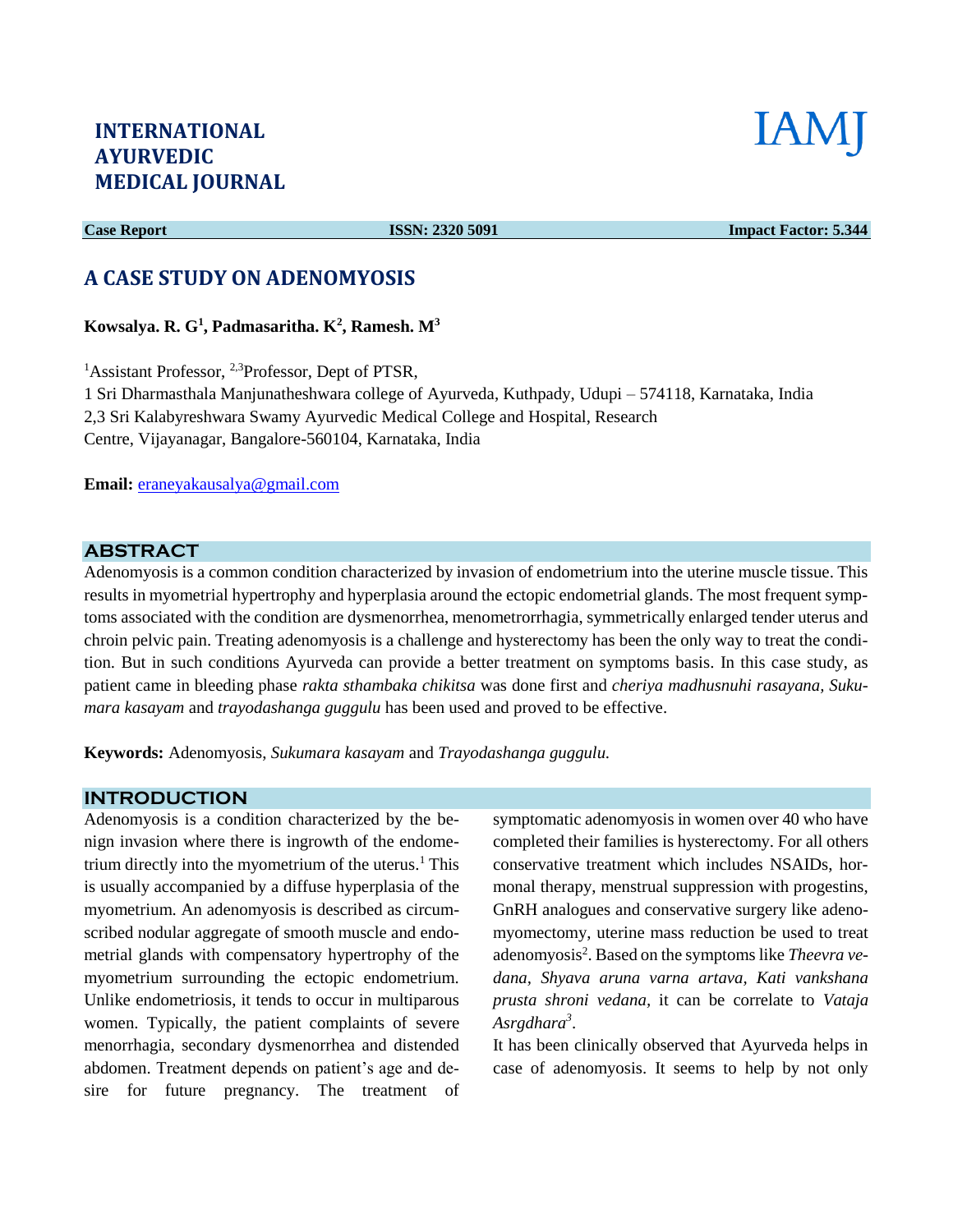treating the diseases but also by strengthening the reproductive system and improving the local cellular immunity.

## **Case Report:**

A 30 years old married female patient, housewife by occupation with the complaints of Excessive bleeding per vaginum which is dark brownish red in colour during menstrual cycle with heavy clots for the  $1<sup>st</sup> 5$  days. Severe pain in lower abdomen before the onset of menstruation and during menstruation since last six menstrual cycles associated with low back pain and general weakness.

Intermittent lower abdomen pain starts 2 days before the onset of menstruation and lasts for 5 days during menstruation and, she noticed there is increased in duration of the cycle for 2 to 4 days since last six menstrual cycle. She was unable to perform day-to-day activities during menstrual cycle like household works due to heavy clots and severe lower abdominal pain.

She visited nearby clinic and was prescribed with tablets (Details are unknown). She had taken those tablets for last 4 months only during menstrual cycle. But, she didn't get complete relief. She revisited the clinic for the same complaints and was advised for USG- Abdomino pelvis.

USG- Abdomino pelvis - (12-01-18)

Impression

↬ Findings likely of Adenomyosis changes in the uterus

Patient was advised for hysterectomy. As she was not willing for hysterectomy. On 24/01/18 patient approached OPD of PRASOOTI TANTRA EVAM STRI ROGA department of SKAMCH & RC for the needful. **Past History**: No H/O DM/HTN/hypo-hyperthyroid-

ism or any other major medical or surgical history.

**Family history**: No history of same illness in any of the family members.

#### **Personal History:**

| Diet        | - Mixed                             |
|-------------|-------------------------------------|
| Appetite    | - Reduced                           |
| Bowel       | - Regular, once a day.              |
| Micturition | - 4-5 times a day, 1 time at night. |
| Sleep       | - 5-6 hours in Nighttime            |
|             |                                     |

2-3 hours in Daytime Habits - Coffee / tea, twice a day **Rajo Vruttanta** Menarche - 12 years of age Menstrual cycle - Nature - Regular Duration - 30-35 days Bleeding phase  $-5-7$  days Color – Dark Browinsh red Clots – Present No. of pads used  $\frac{\text{day} - 7 - 8}{\text{pads}}$  /day on 1<sup>st</sup> 4 days 3-4 pads/day on  $5<sup>th</sup>$  day 1-2 pads/day on  $6<sup>th</sup>$  and  $7<sup>th</sup>$  day Associated complaints – Severe intermittent lower abdomen pain, low back pain and general weakness. **Vaivahika Vruttanta** Married life – 12 years **Contraceptive history –** Not Tubectomised H/o using Barrier method for last 12 years (on & off) **Vyavaya Vruttanta**  $\geq 1$ -2 times in a week  $\triangleright$  No Maithuna asahishnuta **Prasava Vrittanta**  OH-  $P_3 L_3 A_1 D_0$  $\triangleright$  L<sub>1</sub>-10-year Female child  $\triangleright$  L<sub>2</sub>- 7-year Female child All FTND  $\triangleright$  L<sub>3</sub>-4-year Female child  $\triangleright$  A1- @ 1 month (MTP by Tablets) 1 year Back **General examination** ➢ Built - Moderate ➢ Nourishment - Moderate ➢ Temperature - 98.4 F  $\triangleright$  Respiratory rate -20/min  $\blacktriangleright$  Pulse rate – 76 bpm  $\triangleright$  B.P - 110/70 mm of hg  $\blacktriangleright$  Height –152 cms  $\triangleright$  Weight - 52 Kg ➢ Tongue: Uncoated ➢ Pallor/Icterus/Cyanosis/Clubbing/Edema/Lymphadenopathy: Absent **Systemic examination** CVS: S1 S2 Normal CNS: Well oriented, conscious.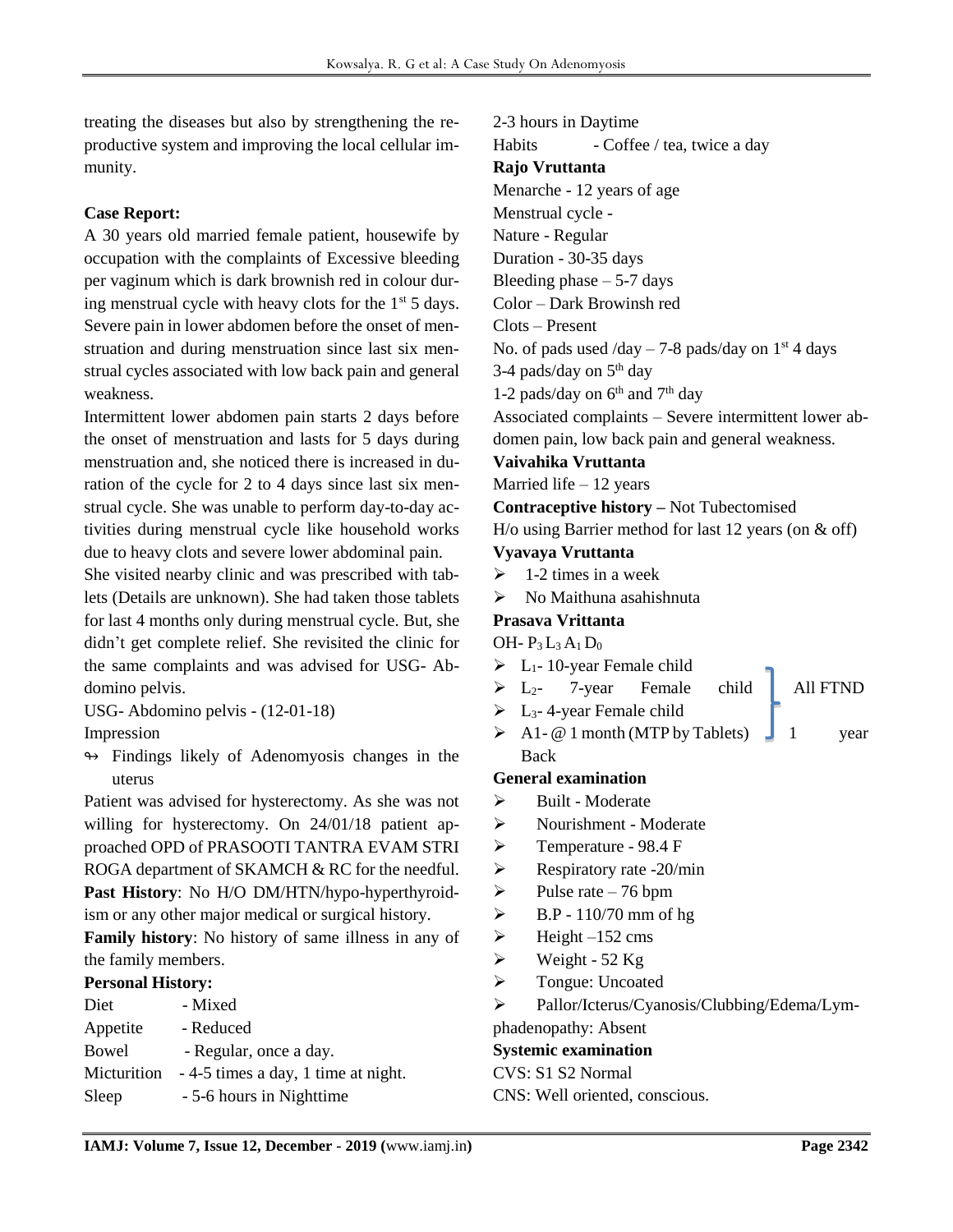RS: normal vesicular breathing, no added sounds **Ashta Sthana Pareeksha** *Nadi* -76 bpm *Mootra*- 4-5 times a day, 1 time at night.

*Mala* – Once/ day. *Jihwa- Alipta Shabda - Avisesha Sparsha - Anushna sheeta Druk - Avisesha Aakruti – Madhyama*

#### **Dashavidha Pareeksha**

*Prakruti - Vata + Pitta Vikruti - Madhyama Sara - Madhyama Samhanana - Madhyama Pramana - Madhyama Satmya - Madhyama Satva- Madhyama Aahara Shakti - Abhyavaharana Shakti -Madhyama Jarana Shakti - Madhyama Vyayama Shakti – Madhyama Vaya -Youvana*

#### **Gynecological Examination**

Breast examination- NAD, B/L soft non tender

• External genitalia –

Inspection – Pubic hair - Equally distributed Clitoris -Healthy, NAD

Discharge per vaginum – Present (Thin Mucous white discharge)

Prolapse – Absent

#### **Pelvic Examination Chikitsa Vrittanta**

**Per Speculum Examination**

Vagina- Healthy Discharge – Mild white discharge (Thin white discharge, no foul smell) Cervix – Hypertrophied External os – Multiparous os Tear – Absent Growth – Absent Erosion – mild on both lips **P/V examination: -** Uterus-Position – Anteverted Size- Bulky Mobility – Mobile Tenderness – Present Vagina – Healthy Cervix – Mid posterior External os – Multiparous os (Lip of the mouth) Station – At the level of ischial spines Texture – Firm Movement – non tender, freely movable. Bleeds on touch – Absent Fornices – Free **Investigation** Hb% (24-1-18) - 8.9 gm% CA 125- 43.16 U/ml (13-2-17) RBS – 91mg/dl (4-7-17) USG- Abd-pelvis on 12-1-18 Impression- Findings likely of Adenomyosis changes in the uterus

| $LMP - 21-1-18$          | $LMP - 21-1-18$                                    | $LMP - 22-2-18-$                           |  |
|--------------------------|----------------------------------------------------|--------------------------------------------|--|
| From $24-1-18$           | Duration of mentrual cycle 21.1.18-30.1.18         | Duration of mentrual cycle 22.2.18-27.2.18 |  |
|                          | From 1-2-18                                        | From 28-2-18                               |  |
| Ashoka ghrita- 2 tsp     | Ashoka ghrita- 2tsp(20ml) Morning BF with          | Cheriya madhusnuhi rasayana- 2tsp BD       |  |
| $(20ml)$ BD BF with milk | milk                                               | with milk AF                               |  |
| Usheerasava- 3tsp TID    | <i>Cheriya madhusnuhi rasayana- 2tsp BD with</i>   | Sukumara kashayam- 2tsp BD with 4tsp of    |  |
| AF                       | milk AF                                            | water AF                                   |  |
| Cap. Gynovedan- 1 TID    | <i>Sukumara kashayam</i> -2tsp BD with 4tsp of wa- | Trayodashanga Guggulu 2 BD AF              |  |
| AF                       | ter AF                                             | Cap. Gynovedan- 1 TID (during menstrua-    |  |
| Tab.posex forte-1 BD AF  | Trayodashanga Guggulu 2 BD AF                      | tion) for 3 consecutive menstrual cycle    |  |
| For 1 week               | Cap. Gynovedan- 1 TID (during menstruation)        |                                            |  |
|                          | for 1 Month                                        |                                            |  |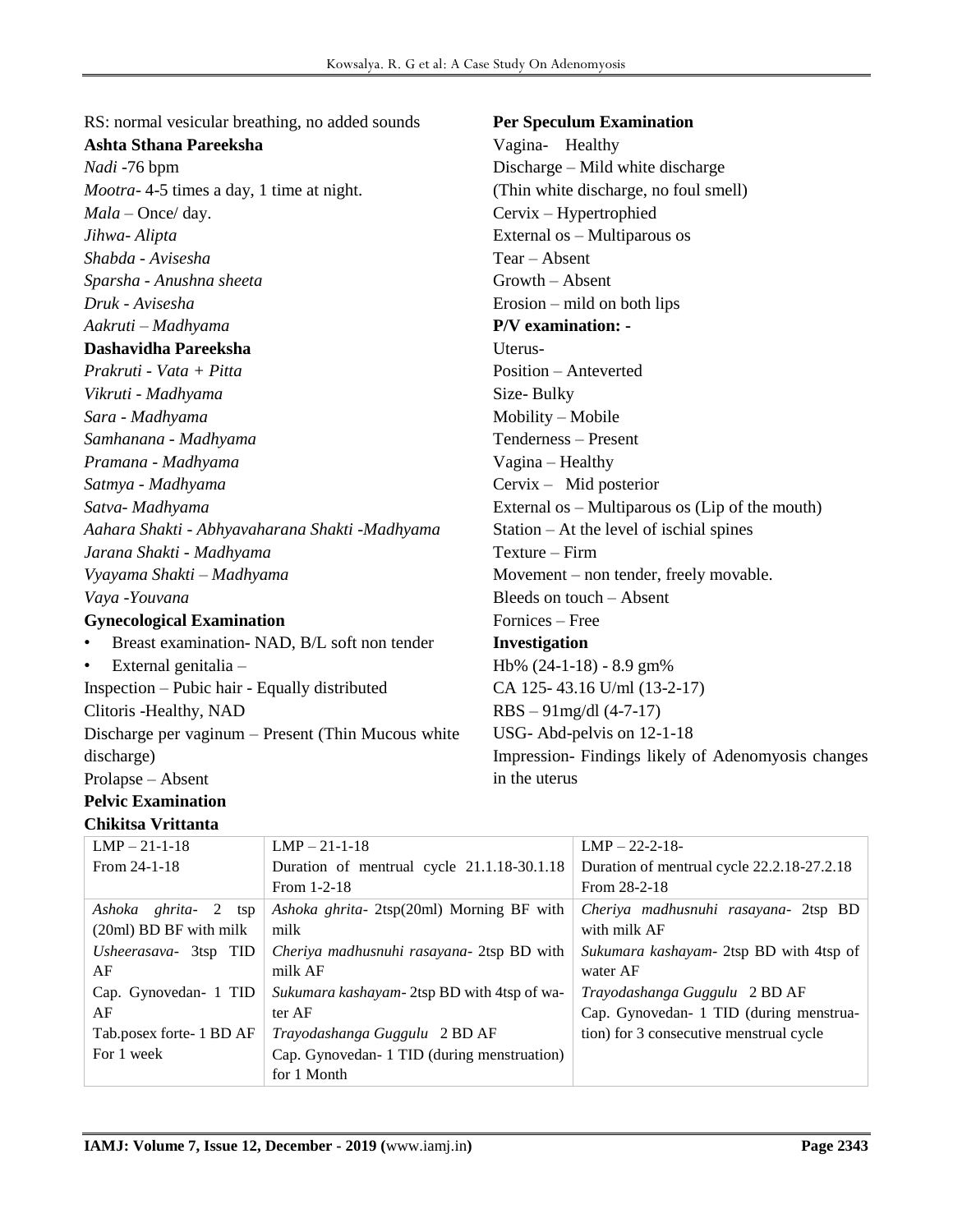| After 1 Month of Treat-             | After 2 Months of Treatment    | After 3 Months                         | $4th$ Month                   | $5th$ Month                   |
|-------------------------------------|--------------------------------|----------------------------------------|-------------------------------|-------------------------------|
| ment                                |                                | of Treatment                           | Follow Up Period              | Follow Up Period              |
| Lmp-22-2-2018                       | Lmp-24-3-2018                  | Lmp-25-4-2018                          | Lmp-25-5-2018                 | Lmp-25-6-2018                 |
| Duration - 6 Days                   | Duration- 4 Days               | Duration-<br>$\overline{4}$            | Duration- 3 Days              | Duration- 3 Days              |
| Pad Used                            | Pad Used                       | Days                                   | Pad Used                      | Pad Used                      |
| 5- 6 Pads/Day 1st 3 Days            | 5 Pads/Day 1st 2 Days          | Pad Used                               | 4 Pads On 1 <sup>st</sup> Day | 4 Pads On 1 <sup>st</sup> Day |
| 3-4 Pads/Day On 4 <sup>th</sup> Day | 2 Pads/ Day On $3rd$ And $4th$ | 4-5 Pads/Day $1st$                     | 1-2 Pads / Day $2nd$          | 1-2 Pads / Day $2nd$          |
| 2 Pads/Day On $5th$ And $6th$       | Day                            | 2 Days                                 | And $3rd$ Day                 | And $3rd$ Day                 |
| Day                                 | Clots-Present (Reduced)        | $1 - 2$ Pads/Day                       | Clots-No                      | Clots-No                      |
| Clots-Present (Heavy)               | Color – Dark Red               | On $3^{\text{rd}}$ And $4^{\text{th}}$ | $Color - Reddish$             | $Color - Reddish$             |
| Color – Dark Brownish               | Severe Lower Abdomen Pain      | Day                                    | Intermittent Lower            | Intermittent Lower            |
| Red                                 | and Low Back Pain on Be-       | Present<br>Clots-                      | Abdomen Pain and              | Abdomen Pain and              |
| Severe Lower Abdomen                | fore 1 Days Of Menstruation    | (Mild)                                 | Low Back Pain On              | Low Back Pain On              |
| Pain and Low Back Pain              | And 1 <sup>st</sup> 3 Days     | $Color -$<br>Dark                      | $1st$ Day.                    | $1st$ Day.                    |
| On Before 2 Days Of Men-            |                                | Red                                    |                               |                               |
| struation And $1st$ 3 Days          |                                | Abdo-<br>Lower                         |                               |                               |
|                                     |                                | men Pain and                           |                               |                               |
|                                     |                                | Low Back Pain                          |                               |                               |
|                                     |                                | On $1st 2$ Days                        |                               |                               |

### **Observation**

**After treatment- USG- Abdomen pelvis – 22.5.18** Uterus – Measures about 7.7\*6.3\*6 cm Endometrial thickness – 5mm

# **DISCUSSION**

As patient came in bleeding phase *rakta sthambaka chikitsa* was done first with *ashoka Ghrita<sup>4</sup> , usheera asava<sup>5</sup>* , Cap. Gynovedan and Tab. Posex forte for 1 week. Later *lekhana chiktisa* was done with *Sukumara kasayam<sup>6</sup> , Cheriyamadhusnuhi Rasayana<sup>7</sup>* and *Trayodashanga Guggulu<sup>8</sup>* . *Sukumara kasayam* is having *srotoshodhaka, vatapitta shamaka, shoolahara, rasayana* properties and indicated in *gulma roga*. *Chariyamadhusnuhi Rasayana* is having *deepana, lekhana, rasayana, shoolahara* and *dathu bala vardhaka* properties and by its *lekhana* property removes the ectopic tissue from abnormal sites and by *vata anulomana* prevents *udharvagamana* of raja leading to its proper expulsion*. Trayodashanga Guggulu* having *vedana hara*  property is indicated in *vata kaphajanya rogas* and *yonidosha*. *Trayodashanga Guggulu* due to its *vedana hara* and *vatashamana* properties helps in relieving the pain. The drugs used in this study helps in normalizes *doshas* and *Vatavaigunya,* reduces Ama formation, excess *Meda* and remove *Srotorodha / Sanga* and creates

normal functioning of *doshas* and helpful in reduction of symptoms.

# **CONCLUSION**

In the present study, *Cheriyamadhusnuhi rasayanam, Sukumara kashayam* and *Trayodashanga guggulu* have been used for the treatment of adenomyosis, which is found to be very effective. Patient is free from all the symptoms and able to perform her daily routine activities without difficulty. Hence the treatment given was not only relieving the symptoms of illness but also increasing the defense mechanism and immunity of patient.

# **REFERENCES**

- 1. D.C. Dutta's, Textbook of gynaecology including contraception edited by Hiralal Konar, enlarged and revised reprint of  $6<sup>th</sup>$  edition, November 2013, chapter 21, pg no- 314, pp- 686.
- 2. D.C. Dutta's, Textbook of gynaecology including contraception edited by Hiralal Konar, enlarged and revised reprint of  $6<sup>th</sup>$  edition, November 2013, chapter 21, pg no- 315 & 316, pp- 686.
- 3. Striroga by Prof. (Km.) Premavati tewari, chaukhambha Orientalia, Varanasi, 2nd edition, Reprint – 2012, Pg-185, Pp-636.